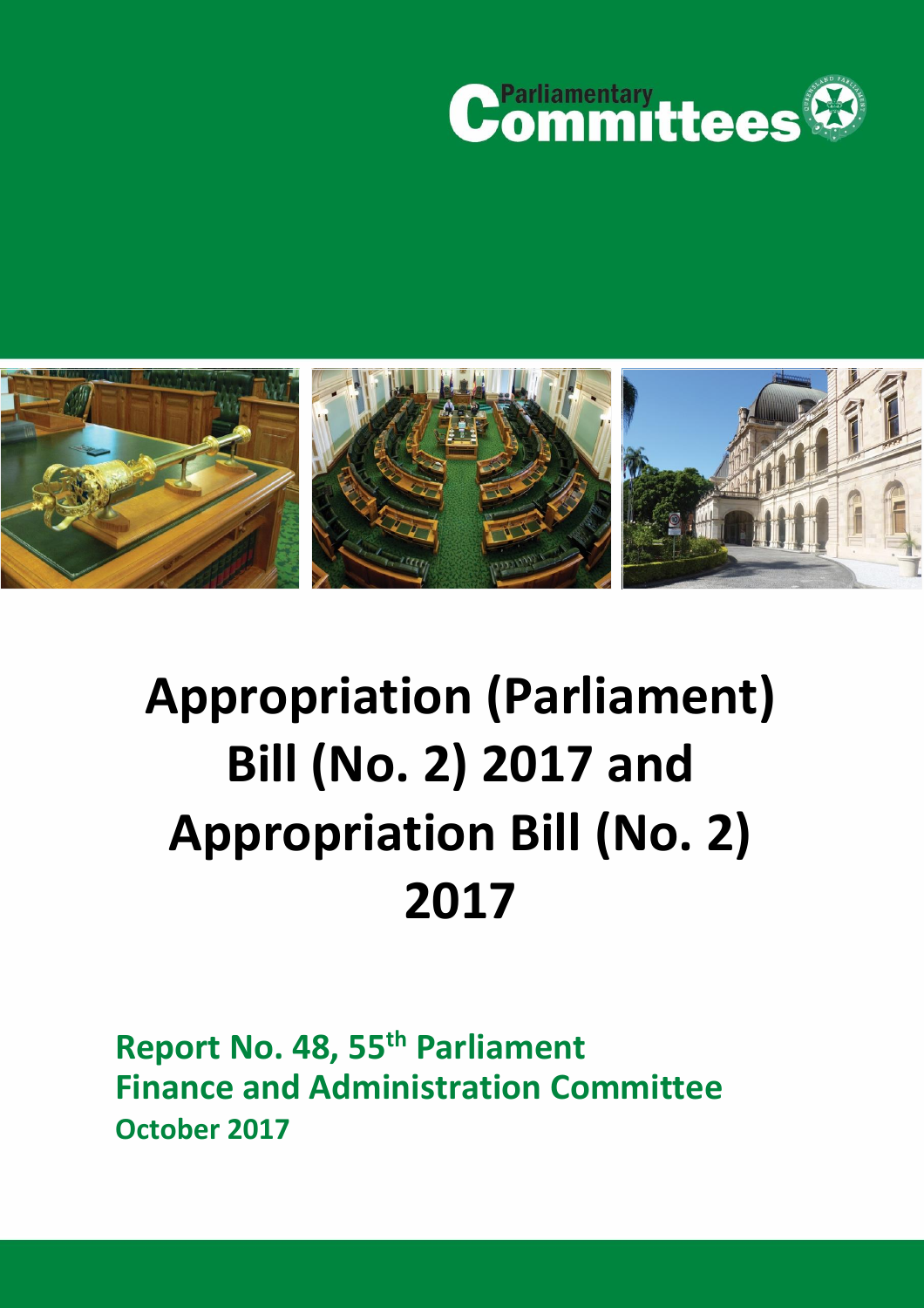## **Finance and Administration Committee**

| <b>Chair</b>        | Mr Peter Russo MP, Member for Sunnybank          |  |  |  |
|---------------------|--------------------------------------------------|--|--|--|
| <b>Deputy Chair</b> | Mr Ray Stevens MP, Member for Mermaid Beach      |  |  |  |
| <b>Members</b>      | Mr David Janetzki MP, Member for Toowoomba South |  |  |  |
|                     | Mrs Jo-Ann Miller MP, Member for Bundamba        |  |  |  |
|                     | Mr Steve Minnikin MP, Member for Chatsworth      |  |  |  |
|                     | Mr Linus Power MP, Member for Logan              |  |  |  |

#### **Committee Secretariat**

| <b>Telephone</b>                                | +61 7 3553 6637               |
|-------------------------------------------------|-------------------------------|
| Fax                                             | +61 7 3553 6699               |
| Email                                           | fac@parliament.qld.gov.au     |
| <b>Technical Scrutiny</b><br><b>Secretariat</b> | +61 7 3553 6601               |
| <b>Committee Web Page</b>                       | www.parliament.gld.gov.au/FAC |

#### **Acknowledgements**

The committee acknowledges the assistance provided by Queensland Treasury.

I commend the committee's report to the House.

han  $\sim$ 

Peter Russo MP **Chair**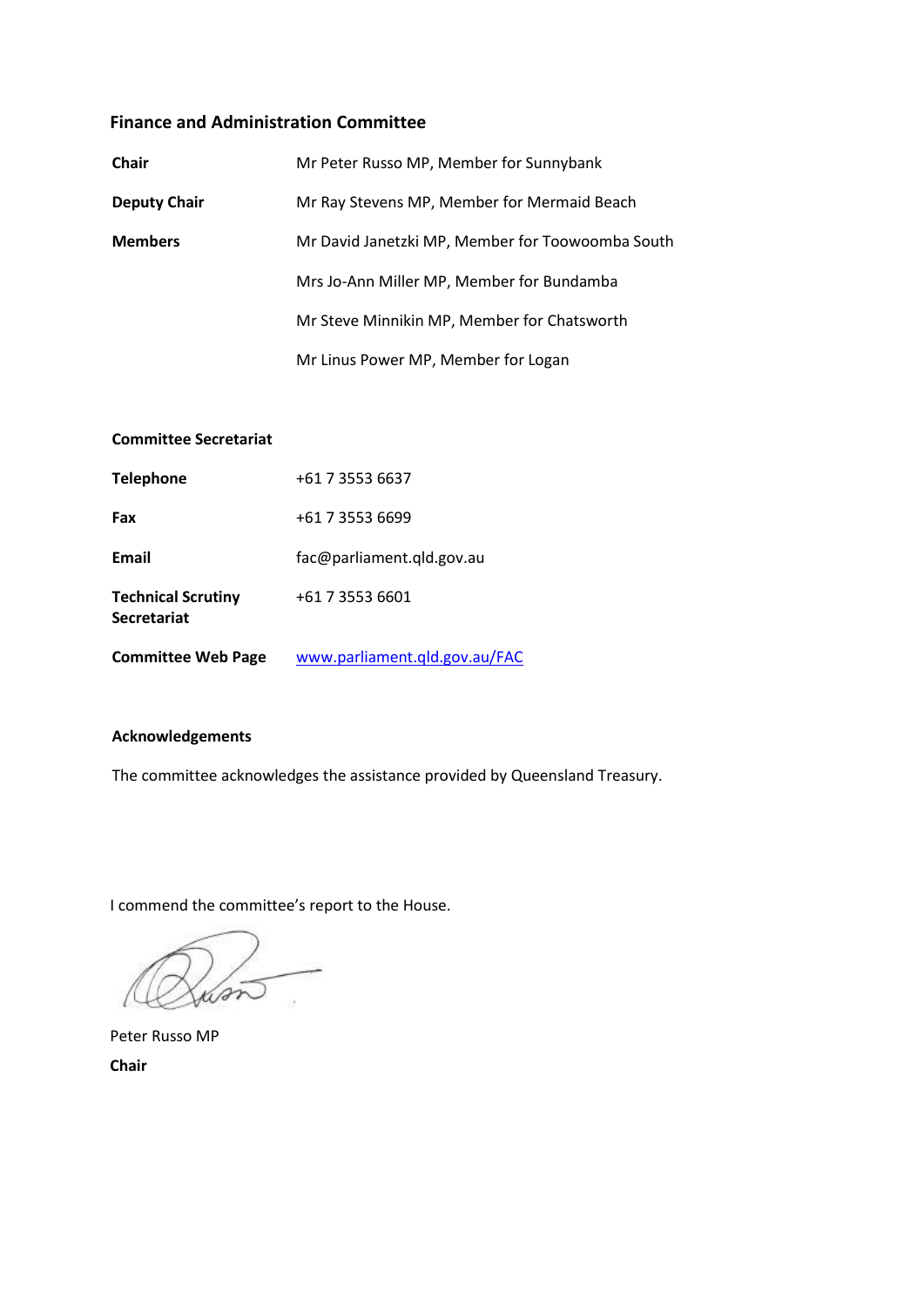# **Contents**

|              | <b>Recommendations</b>                                                                          | ii |
|--------------|-------------------------------------------------------------------------------------------------|----|
| 1            | Introduction                                                                                    | 1  |
| 1.1          | Role of the committee                                                                           | 1  |
| 1.2          | Inquiry process                                                                                 | 1  |
| 1.3          | Policy objectives of the Bills                                                                  | 1  |
| 1.4          | Should the Bills be passed?                                                                     | 1  |
| $\mathbf{2}$ | The Consolidated Financial Fund Report                                                          | 2  |
| 3            | <b>Examination of the Bills</b>                                                                 | 3  |
| 3.1          | Unforeseen expenditure in 2016-17                                                               | 3  |
|              | Appropriation (Parliament) Bill (No. 2) 2017 – Legislative Assembly and Parliamentary Service 3 |    |
|              | Appropriation Bill (No. 2) 2017 - Departments                                                   | 3  |
| 4            | Compliance with the Legislative Standards Act 1992                                              | 6  |
| 4.1          | Fundamental legislative principles                                                              | 6  |
| 4.2          | <b>Explanatory notes</b>                                                                        | 6  |
|              | Appendix $A - List$ of witnesses at public briefing                                             | 7  |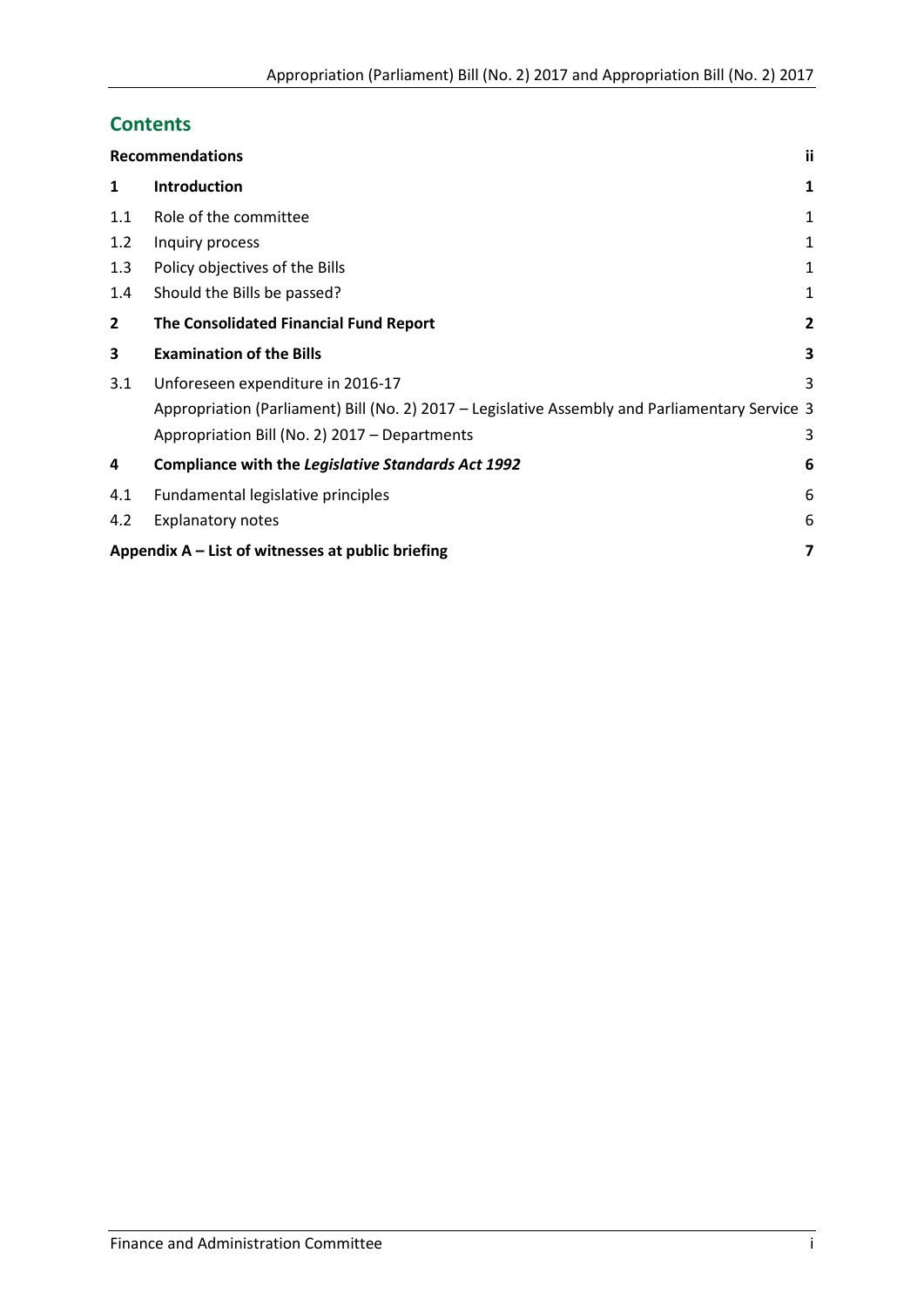# <span id="page-3-0"></span>**Recommendations**

| <b>Recommendation 1</b>                                                              | $\mathbf 1$ |
|--------------------------------------------------------------------------------------|-------------|
| The committee recommends the Appropriation (Parliament) Bill (No. 2) 2017 be passed. |             |
| <b>Recommendation 2</b>                                                              | 1           |
| The committee recommends the Appropriation Bill (No. 2) 2017 be passed.              |             |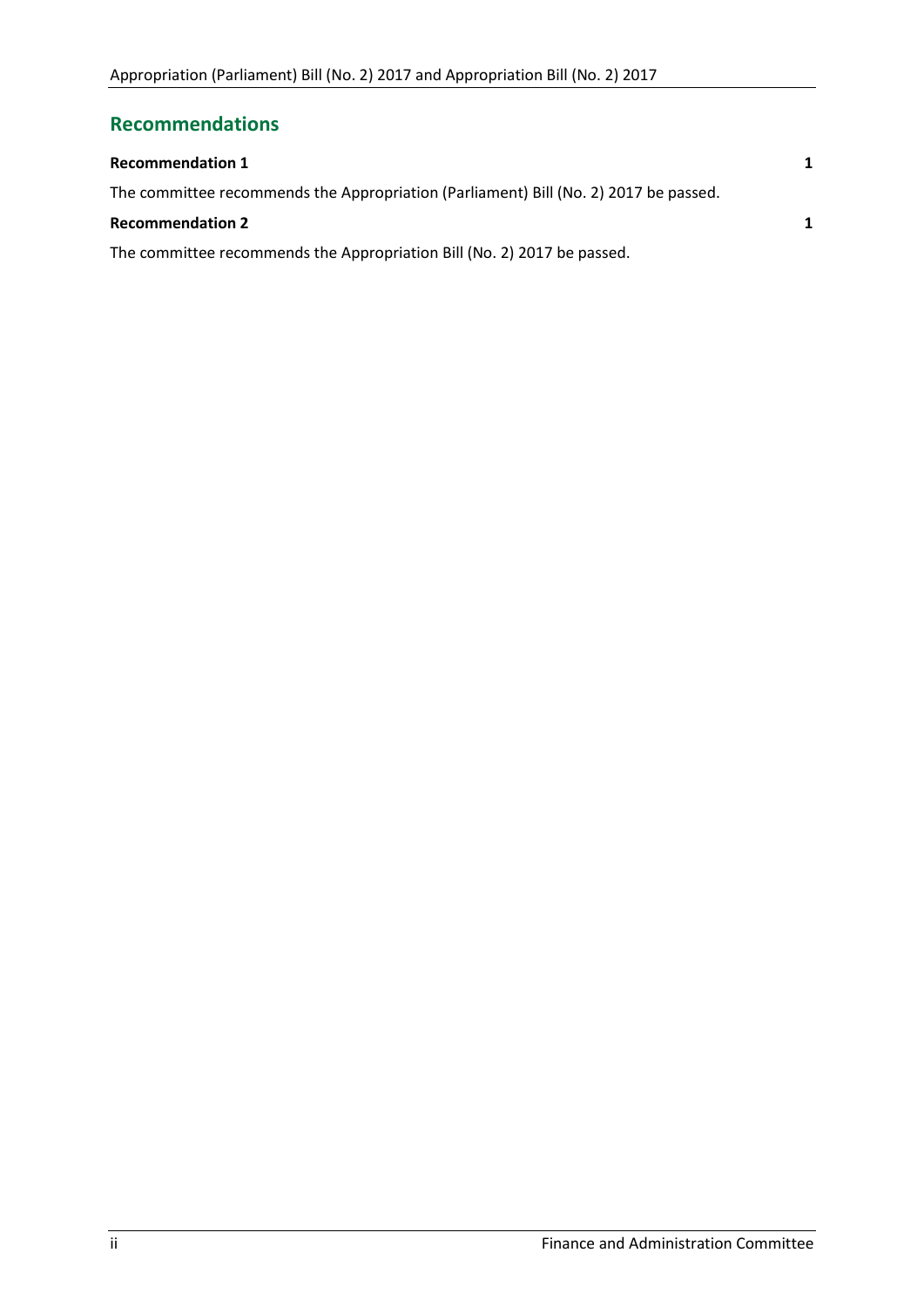# <span id="page-4-0"></span>**1 Introduction**

## <span id="page-4-1"></span>**1.1 Role of the committee**

The Finance and Administration Committee (committee) is a portfolio committee of the Legislative Assembly which commenced on 27 March 2015 under the *Parliament of Queensland Act 2001* and the Standing Rules and Orders of the Legislative Assembly.<sup>1</sup>

The committee's primary areas of responsibility include:

- Premier, Cabinet and the Arts
- **•** Treasury and Trade and Investment, and
- Employment, Industrial Relations, Racing and Multicultural Affairs.

Section 93(1) of the *Parliament of Queensland Act 2001* provided that a portfolio committee is responsible for examining each bill and item of subordinate legislation in its portfolio areas to consider:

- the policy to be given effect by the legislation
- the application of fundamental legislative principles, and
- $\bullet$  for subordinate legislation its lawfulness.

The Appropriation (Parliament) Bill (No. 2) 2017 and the Appropriation Bill (No. 2) 2017 (the Bills) were introduced into the House and referred to the committee on 5 September 2017. In accordance with Standing Order 137, the House declared the Bills urgent and ordered the committee to report to the Legislative Assembly by 11 October 2017.

#### <span id="page-4-2"></span>**1.2 Inquiry process**

The committee sought and received written advice from the department and held a public briefing with Queensland Treasury on 25 September 2017 (see **Appendix A**). No submissions were received on the Bills.

## <span id="page-4-3"></span>**1.3 Policy objectives of the Bills**

The Bills would authorise the Treasurer to pay the specified amounts in each Bill, from the consolidated fund, for unforeseen expenditure for the financial year starting on 1 July 2016.

## <span id="page-4-4"></span>**1.4 Should the Bills be passed?**

Standing Order 132(1) requires the committee to determine whether or not to recommend the Bills be passed. After examination of the Bills the committee recommends that the Bills be passed.

#### <span id="page-4-5"></span>**Recommendation 1**

<span id="page-4-6"></span>The committee recommends the Appropriation (Parliament) Bill (No. 2) 2017 be passed.

## <span id="page-4-7"></span>**Recommendation 2**

 $\overline{a}$ 

<span id="page-4-8"></span>The committee recommends the Appropriation Bill (No. 2) 2017 be passed.

<sup>1</sup> *Parliament of Queensland Act 2001*, section 88 and Standing Order 194.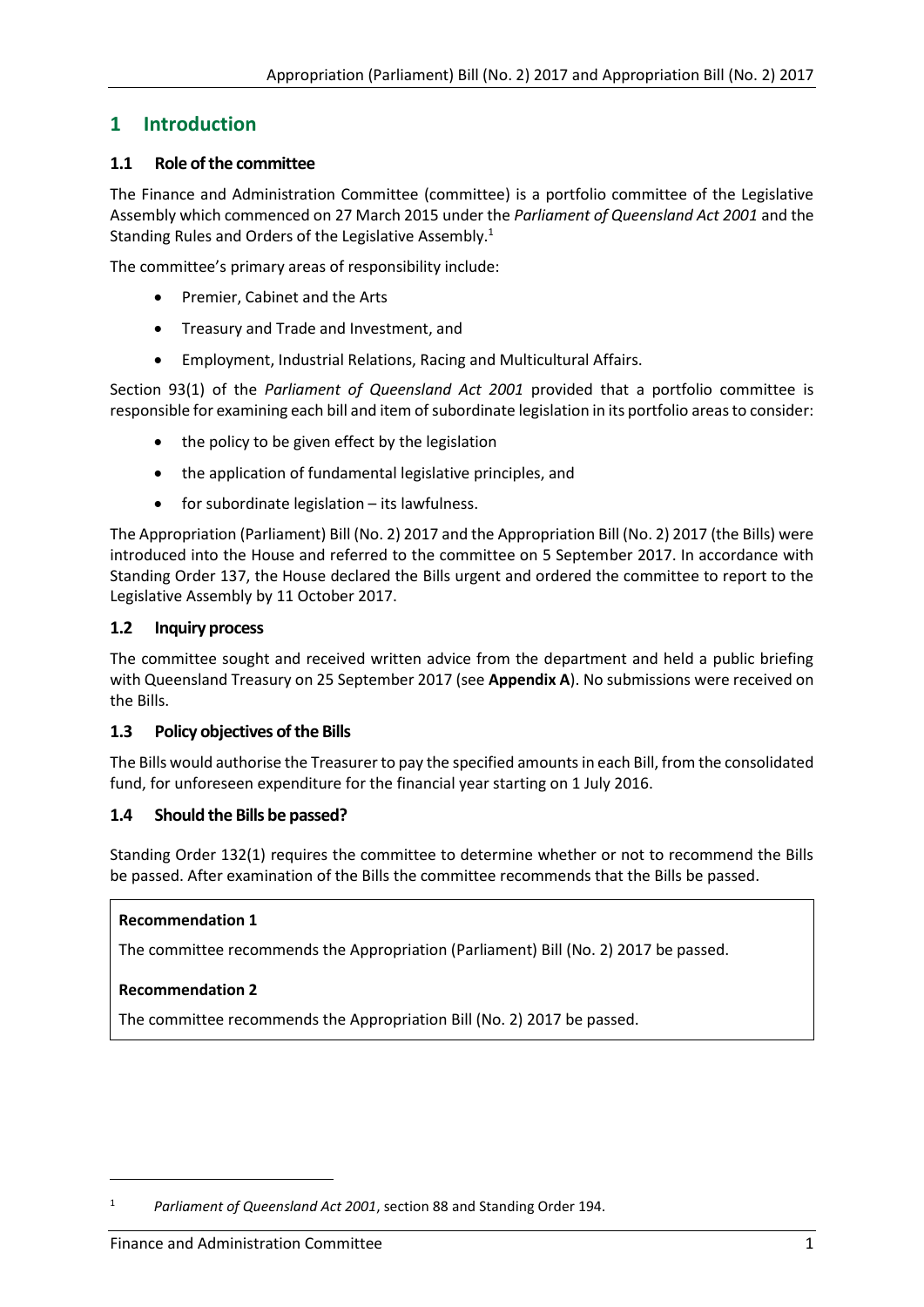# <span id="page-5-0"></span>**2 The Consolidated Financial Fund Report**

The *Financial Accountability Act 2009* (the Act) sets out the Treasurer's responsibilities with regard to the Consolidated Fund and Consolidated Fund reporting.

The supplementary appropriations sought in the Bills are based on the Consolidated Fund Financial Report 2016-17 (CFFR). The CFFR was tabled by the Treasurer when he introduced the Bills.

Section 79 of the Act allows the Treasurer to redistribute funding after machinery of government change. Section 79 of the Act transfers are specifically used to transfer appropriations when the government restructures the departments or moves services between the departments. The CFFR does not set out any transfers under section 79 of the Act for 2016-17.

Section 33 of the Act allows the Treasurer to make transfers of appropriation between headings within a department's appropriation. The transfers made under section 79 and section 33 cannot increase the total amount of the appropriation approved by parliament.

Under section 29 of the Act, the total amount appropriated for a department for a financial year under an annual appropriation act is available for the Treasurer to pay to the department in the financial year or within a further 2 weeks. If all the available amount is not paid to the department within this time frame, the unpaid amount of the appropriation lapses. Technically lapsed appropriations are not paid to the departments from the Consolidated Fund. Appropriation or unforeseen expenditure is paid to the level required to meet the expenditure of the departments. If departments do not require the funding to meet expenditure commitments, it is not drawn out of the Consolidated Fund.

Unforeseen expenditure refers to expenditure authorised by the Governor in Council, under section 35 of the Act, to be made in advance of a parliamentary appropriation. Such authorisation may be given for expenditure where there is no appropriation, or there is an appropriation but the making or charging of the expenditure to a department's vote would mean that the amount allocated to the vote would be exceeded. Unforeseen expenditure occurs when a department exceeds its approved vote and the Treasurer needs to have the additional payment from the Consolidated Fund approved.

The department provided some background on the process for the introduction of supplementary appropriation bills:

*Unforeseen expenditure is expenditure from the Consolidated Fund above the amount approved*  via appropriation bills introduced annually with the budget. In this instance, the relevant *appropriation bills are those introduced in June 2016 alongside the 2016-17 budget. It is also important to remember that although called 'expenditure', unforeseen expenditure can also relate to additional appropriation which is provided to Treasury for repayment of debt. Under the* Financial Accountability Act 2009*, unforeseen expenditure may be authorised by the Governor in Council on the recommendations of the Treasurer. Under the Constitution of Queensland, amounts can only be paid from the Consolidated Fund under an act; therefore, the unforeseen expenditure must also be formally appropriated by parliament.* 

*Under current practice, the supplementary appropriation bills are introduced into parliament during the same sitting week that the consolidated fund financial report is tabled. There are two main reasons for this: first, to facilitate timely consideration of supplementary appropriation by parliament and, second, because the Consolidated Fund financial report indicates additional details of appropriation paid to departments that supports parliament's consideration and debate of the bills.<sup>2</sup>*

 $\overline{a}$ 

<sup>2</sup> Public hearing transcript, Brisbane, 25 September 2017, p 1.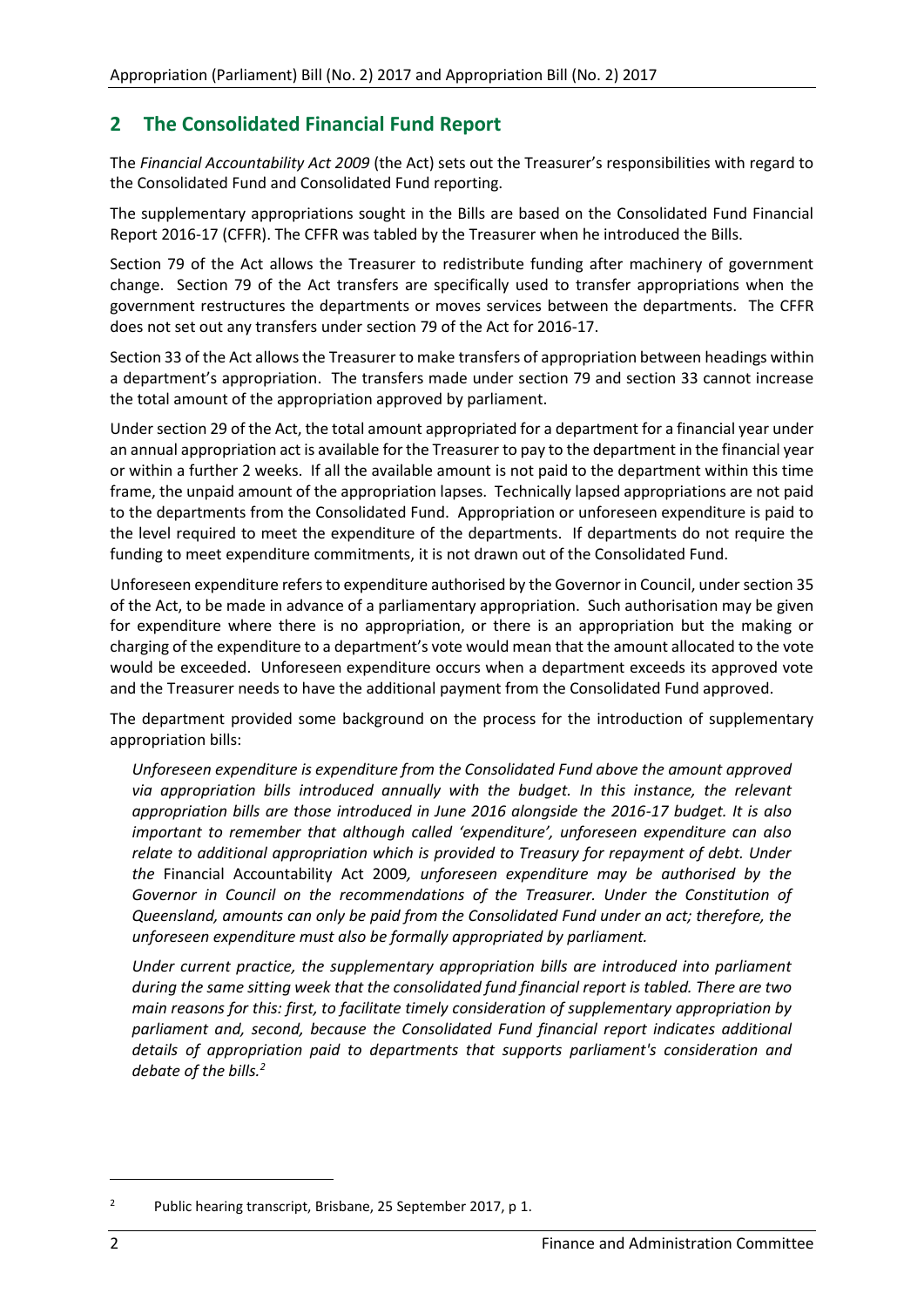# <span id="page-6-0"></span>**3 Examination of the Bills**

The Bills would authorise the Treasurer to pay amounts from the Consolidated Fund for unforeseen expenditure of the Legislative Assembly and for particular departments (as set out in Schedule 1 of the Appropriation Bill (No. 2) 2017) for the financial year starting 1 July 2016.

The Appropriation (Parliament) Bill (No. 2) 2017 proposes to authorise an amount of \$2.411 million for unforeseen expenditure for the Legislative Assembly.

The Appropriation Bill (No. 2) 2017 proposes to authorise an amount of \$2.270 billion for unforeseen expenditure for the departments included at Schedule 1 of the Bill.

## <span id="page-6-1"></span>**3.1 Unforeseen expenditure in 2016-17**

## <span id="page-6-2"></span>**Appropriation (Parliament) Bill (No. 2) 2017 – Legislative Assembly and Parliamentary Service**

In his explanatory speech, the Treasurer detailed the reasons for the unforeseen expenditure for the Legislative Assembly is due to additional funding for the Coal Workers' Pneumoconiosis Select Committee, increases in salaries for members of parliament following the Queensland Independent Remuneration Tribunal's determination in August 2016, increased funding to upgrade lifts in the Parliamentary Annexe and to upgrade parliamentary IT systems including the broadcast of proceedings and members' video on demand.<sup>3</sup>

## <span id="page-6-3"></span>**Appropriation Bill (No. 2) 2017 – Departments**

With respect to the unforeseen expenditure of the departments set out in the Schedule of the Appropriation Bill (No. 2) 2017, the Treasurer stated:

*Of the total amount of \$2.270 billion, \$1.068 billion—or almost half of it—was incurred by Queensland Treasury. Treasury repaid \$1.032 billion of general government debt. While not foreseen at the time of the 2016-17 budget, this level of debt repayment was largely consistent with the estimated actual \$1.114 billion debt repayment for 2016-17 identified in the 2017-18 budget*

*Unforeseen expenditure incurred by other departments related to a range of key Palaszczuk government initiatives including expenditure for the Powering Queensland Plan, the Works for Queensland program, and the Cross River Rail Delivery Authority. The Powering Queensland Plan is the government's \$1.16 billion strategy to stabilise electricity costs, deliver jobs and investment, and lead the transition to a clean energy sector. The surplus recorded in June's budget for 2016-17 was \$2.8 billion, the biggest in a decade. That surplus may have been \$770 million higher. However, to provide immediate electricity bill relief, the government has chosen to invest \$770 million to cover the cost of the Solar Bonus Scheme for the next three years.<sup>4</sup>*

The table below sets out all lapsed appropriations and unforeseen expenditure for the financial year starting 1 July 2016.<sup>5</sup>

 $\overline{\phantom{a}}$ 

<sup>&</sup>lt;sup>3</sup> Queensland Parliament, Record of Proceedings, 5 September 2017, p 2614.

<sup>4</sup> Queensland Parliament, Record of Proceedings, 5 September 2017, p 2615.

<sup>5</sup> Queensland Treasury, *Consolidated Fund Financial Report 2016-17*, September 2017, p 12.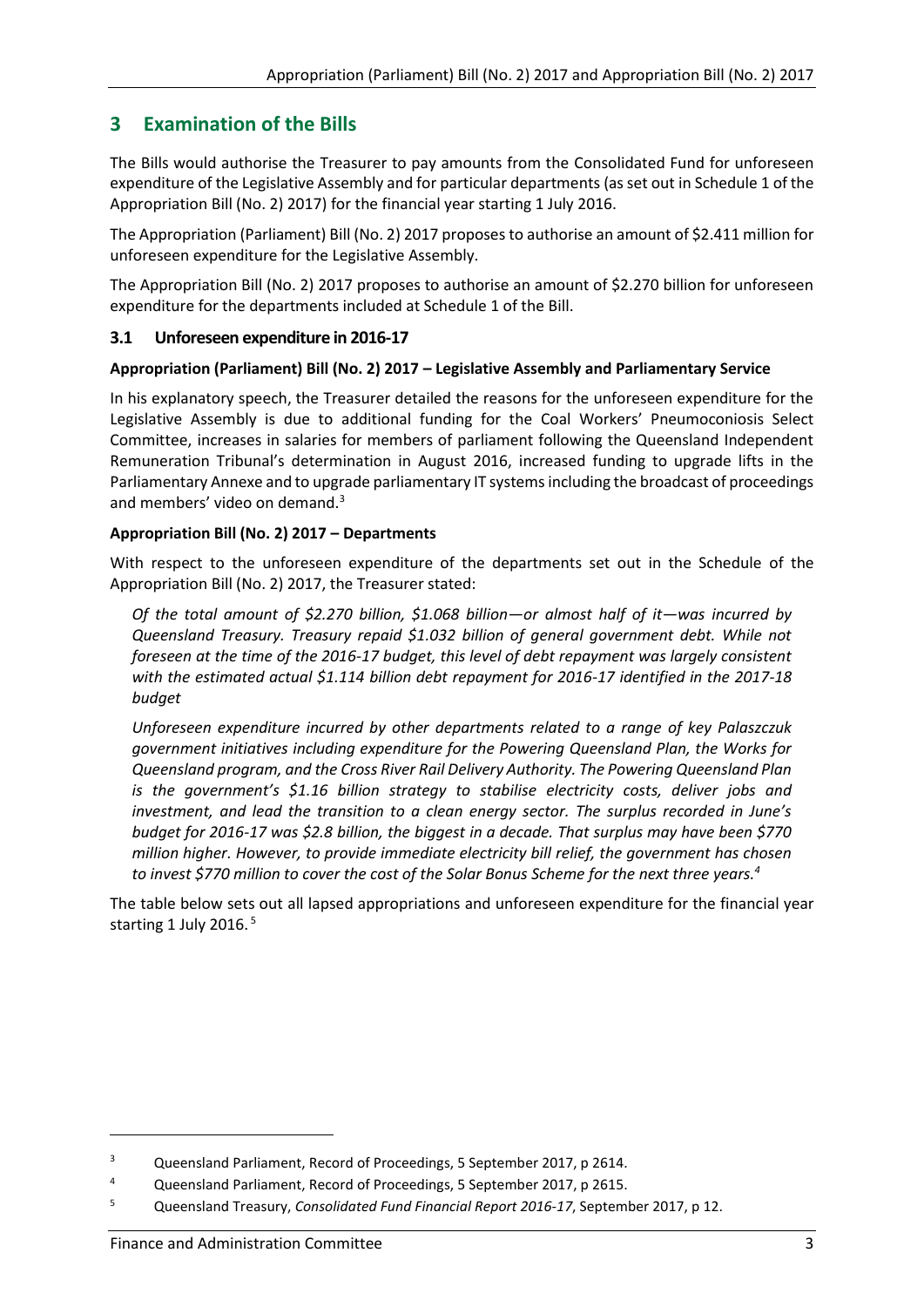|                        | Appropriation<br>Acts 2016<br>\$′000 | Treasurer's<br>transfers<br>\$′000 | appropriation<br>Lapsed<br>(529)<br>\$′000 | expenditure (s<br>35)<br>Unforeseen<br>\$′000 | 2017 actual<br>\$′000 | 2016 actual<br>\$′000 |
|------------------------|--------------------------------------|------------------------------------|--------------------------------------------|-----------------------------------------------|-----------------------|-----------------------|
| Controlled<br>items    |                                      |                                    |                                            |                                               |                       |                       |
| Department<br>services | 34,366,828                           | (250, 827)                         | (797, 635)                                 | 32,502                                        | 33,350,823            | 31,784,466            |
| Equity<br>adjustments  | 1,418,892                            | 178,844                            | (285, 192)                                 | 49,937                                        | 1,362,481             | 386,753               |
| Administered<br>items  | 11,923,751                           | 72,028                             | (106, 344)                                 | 2,190,426                                     | 14,079,861            | 18,791,680            |
| <b>Vote</b>            | 47,709,471                           |                                    | (1, 189, 171)                              | 2,272,865                                     | 48,793,165            | 50,962,899            |

|                                                                                                                                                              | Appropriation<br>Acts 2016                                                                                                                                                         | Treasurer's<br>transfers | appropriation<br>Lapsed<br>(529)        | expenditure (s<br>35)<br>Unforeseen    | 2017 actual                                                                                                                                                                                                                                                                                                                                                                        | 2016 actual            |  |
|--------------------------------------------------------------------------------------------------------------------------------------------------------------|------------------------------------------------------------------------------------------------------------------------------------------------------------------------------------|--------------------------|-----------------------------------------|----------------------------------------|------------------------------------------------------------------------------------------------------------------------------------------------------------------------------------------------------------------------------------------------------------------------------------------------------------------------------------------------------------------------------------|------------------------|--|
|                                                                                                                                                              | \$'000                                                                                                                                                                             | \$'000                   | \$'000                                  | \$'000                                 | \$'000                                                                                                                                                                                                                                                                                                                                                                             | \$'000                 |  |
| Controlled<br>items                                                                                                                                          |                                                                                                                                                                                    |                          |                                         |                                        |                                                                                                                                                                                                                                                                                                                                                                                    |                        |  |
| Department<br>services                                                                                                                                       | 34,366,828                                                                                                                                                                         | (250, 827)               | (797, 635)                              | 32,502                                 | 33,350,823                                                                                                                                                                                                                                                                                                                                                                         | 31,784,466             |  |
| Equity<br>adjustments                                                                                                                                        | 1,418,892                                                                                                                                                                          | 178,844                  | (285, 192)                              | 49,937                                 | 1,362,481                                                                                                                                                                                                                                                                                                                                                                          | 386,753                |  |
| Administered<br>items                                                                                                                                        | 11,923,751                                                                                                                                                                         | 72,028                   | (106, 344)                              | 2,190,426                              | 14,079,861                                                                                                                                                                                                                                                                                                                                                                         | 18,791,680             |  |
| Vote                                                                                                                                                         | 47,709,471                                                                                                                                                                         |                          | (1, 189, 171)                           | 2,272,865                              | 48,793,165                                                                                                                                                                                                                                                                                                                                                                         | 50,962,899             |  |
|                                                                                                                                                              | Table 1 : Unforeseen expenditure for all departments in 2016-17<br>The table below sets out the unforeseen expenditure per department for the 2016-17 financial year. <sup>6</sup> |                          |                                         |                                        |                                                                                                                                                                                                                                                                                                                                                                                    |                        |  |
| <b>Department</b>                                                                                                                                            |                                                                                                                                                                                    |                          | <b>Department</b><br>services<br>\$'000 | <b>Equity</b><br>adjustments<br>\$'000 | <b>Administered</b><br>items<br>\$'000                                                                                                                                                                                                                                                                                                                                             | <b>Total</b><br>\$'000 |  |
| Department of Energy and Water Supply                                                                                                                        |                                                                                                                                                                                    |                          | 700                                     |                                        | 853,077                                                                                                                                                                                                                                                                                                                                                                            | 853,777                |  |
| Department of Housing and Public Works                                                                                                                       |                                                                                                                                                                                    |                          |                                         | 48,613                                 |                                                                                                                                                                                                                                                                                                                                                                                    | 48,613                 |  |
| Department of Infrastructure, Local<br>Government and Planning                                                                                               |                                                                                                                                                                                    |                          | 30,689                                  |                                        | 268,990                                                                                                                                                                                                                                                                                                                                                                            | 299,679                |  |
| Legislative Assembly and Parliamentary<br>Service                                                                                                            |                                                                                                                                                                                    |                          | 1,087                                   | 1,324                                  |                                                                                                                                                                                                                                                                                                                                                                                    | 2,411                  |  |
| Office of the Inspector-General of<br><b>Emergency Management</b>                                                                                            |                                                                                                                                                                                    | 26                       |                                         |                                        | 26                                                                                                                                                                                                                                                                                                                                                                                 |                        |  |
| Queensland Treasury                                                                                                                                          |                                                                                                                                                                                    |                          |                                         | 1,068,359                              | 1,0686,359                                                                                                                                                                                                                                                                                                                                                                         |                        |  |
|                                                                                                                                                              |                                                                                                                                                                                    | <b>Total</b>             | 32,502                                  | 49,937                                 | 2,190,426                                                                                                                                                                                                                                                                                                                                                                          | 2,272,865              |  |
| Table 2 : Unforeseen expenditure per department in 2016-17<br>The department advised the committee of the reasons for the unforeseen expenditure in 2016-17: |                                                                                                                                                                                    |                          |                                         |                                        | The Appropriation Bill (No. 2) 2017 seeks parliamentary approval of supplementary<br>appropriation for unforeseen expenditure incurred by five departments in the 2016-17 financial<br>year of \$2.270 billion. This is made up of \$1.068 billion for Queensland Treasury, mainly due to<br>repayment of general government debt, which was enabled by increasing royalty revenue |                        |  |
| 6                                                                                                                                                            |                                                                                                                                                                                    |                          |                                         |                                        | Queensland Treasury, Consolidated Fund Financial Report 2016-17, September 2017, pp 8-12.                                                                                                                                                                                                                                                                                          |                        |  |
| 4                                                                                                                                                            |                                                                                                                                                                                    |                          |                                         |                                        | Finance and Administration Committee                                                                                                                                                                                                                                                                                                                                               |                        |  |

<sup>6</sup> Queensland Treasury, *Consolidated Fund Financial Report 2016-17*, September 2017, pp 8-12.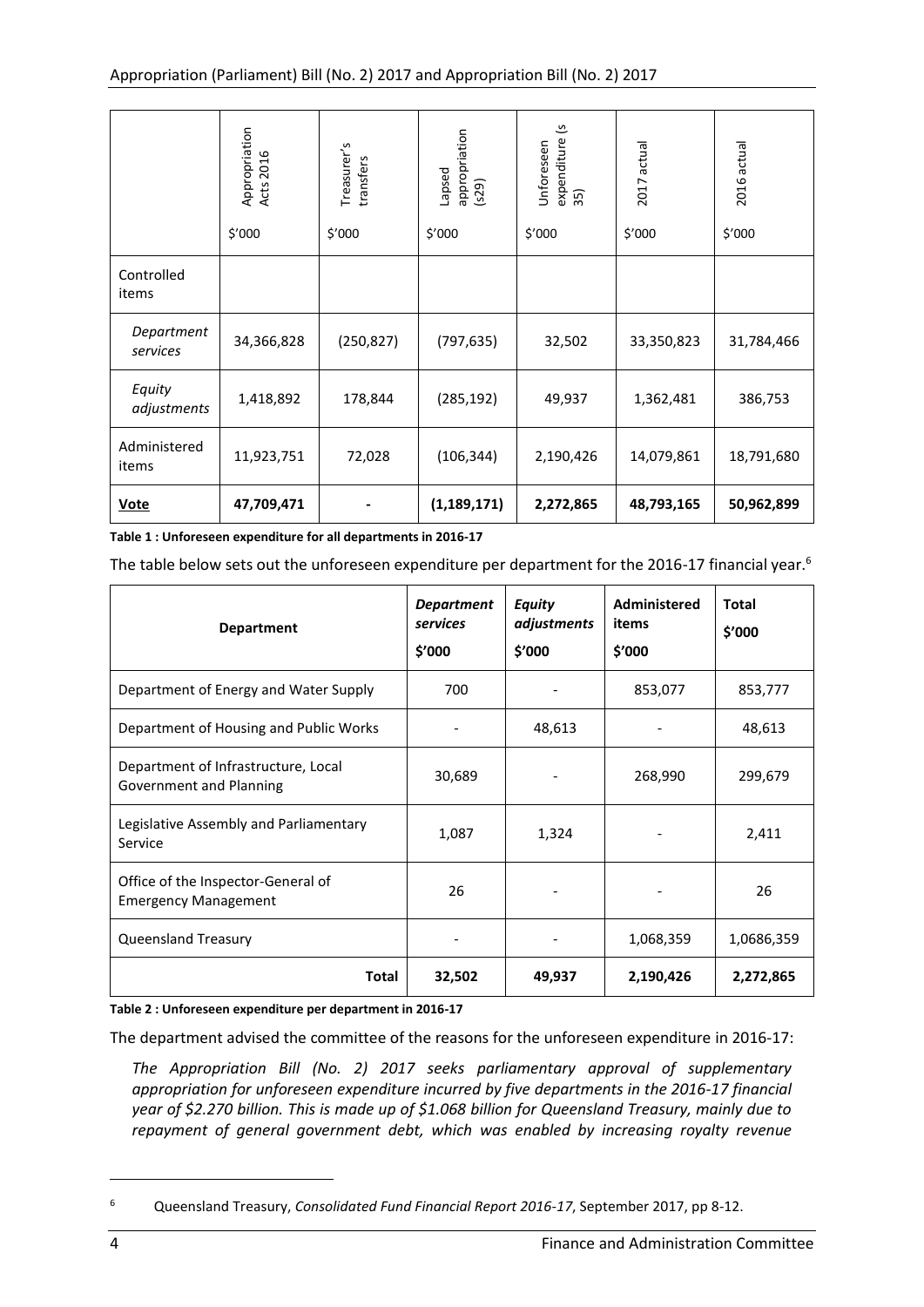*associated with the spike in coal prices in late 2017; \$853.77 million for the Department of Energy and Water Supply, mainly due to the \$771 million Powering Queensland plan; along with new Commonwealth funding for the national water infrastructure development fund and Nullinga Dam feasibility study. There is new state funding for the regional business support package, the digital electricity metres for low income regional residents project and increased funding required to maintain the government's uniform electricity tariff policy.* 

*Turning to the next item, \$299.679 million went to the Department of Infrastructure, Local Government and Planning, mainly due to increased funding for the Works for Queensland program, Indigenous Water and Waste Water infrastructure program and the Cross River Rail delivery authority and on-passing to local governments of Commonwealth grants brought forward from 2017-18 into the previous year. There is also \$48.613 million for the Department of Housing and Public Works, mainly due to timing adjustments for the transfer to the Consolidated Fund of the net proceeds from the sale of surplus non-residential government properties. There is also a small amount of \$0.026 million for the Office of Inspector-General of Emergency Management, mainly due to increases in rental costs.<sup>7</sup>*

Additionally, the department provided a written response to a question at the hearing regarding the unforeseen expenditure of Queensland Treasury, aside from the debt repayment of \$1.032 billion:

*The remainder of the unforeseen expenditure of \$36 million is made up of a multitude of items, both positive and negative. However, the stand out item is additional funding for the First Home Owner Grant Scheme (\$31 million). There was higher than budgeted demand for this grant when it was raised from \$15,000 to \$20,000 per claim as a measure in the 2016-17 Budget. 8*

#### *Committee comment*

The committee notes the advice from the department regarding the unforeseen expenditure and recommends the Bills be passed.

 $\overline{a}$ 

<sup>7</sup> Public briefing transcript, Brisbane, 25 September 2017, p 2.

<sup>8</sup> Correspondence from Queensland Treasury, *Response to question taken on notice*, 28 September 2017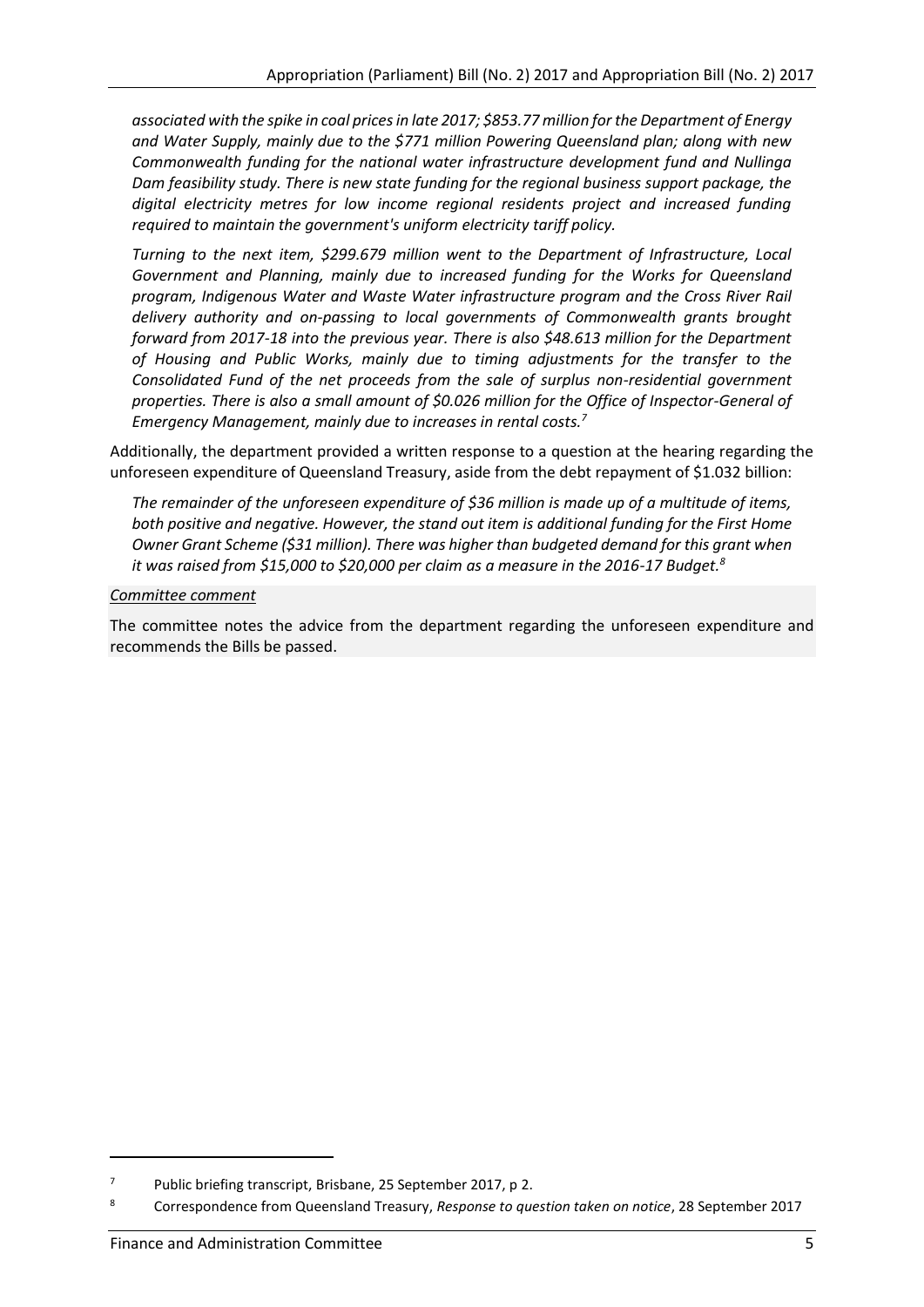# <span id="page-9-0"></span>**4 Compliance with the** *Legislative Standards Act 1992*

## <span id="page-9-1"></span>**4.1 Fundamental legislative principles**

Section 4 of the *Legislative Standards Act 1992* states that 'fundamental legislative principles' (FLP) are the 'principles relating to legislation that underlie a parliamentary democracy based on the rule of law'. The principles include that legislation has sufficient regard to:

- The rights and liberties of individuals, and
- The institution of Parliament.

The Committee examined the Bills' consistency with FLPs and did not identify any FLP issues in the Appropriation (Parliament) Bill (No. 2) 2017 or the Appropriation Bill (No. 2) 2017.

## <span id="page-9-2"></span>**4.2 Explanatory notes**

Part 4 of the *Legislative Standards Act 1992* relates to explanatory notes. It requires that an explanatory note be circulated when a bill is introduced into the Legislative Assembly, and sets out the information an explanatory note should contain. Explanatory notes were tabled with the introduction of the Bill.

The explanatory notes for the Bills contain the information required by Part 4 of the *Legislative Standards Act 1992* and a reasonable level of background information and commentary to facilitate understanding of the aims of the Bills.